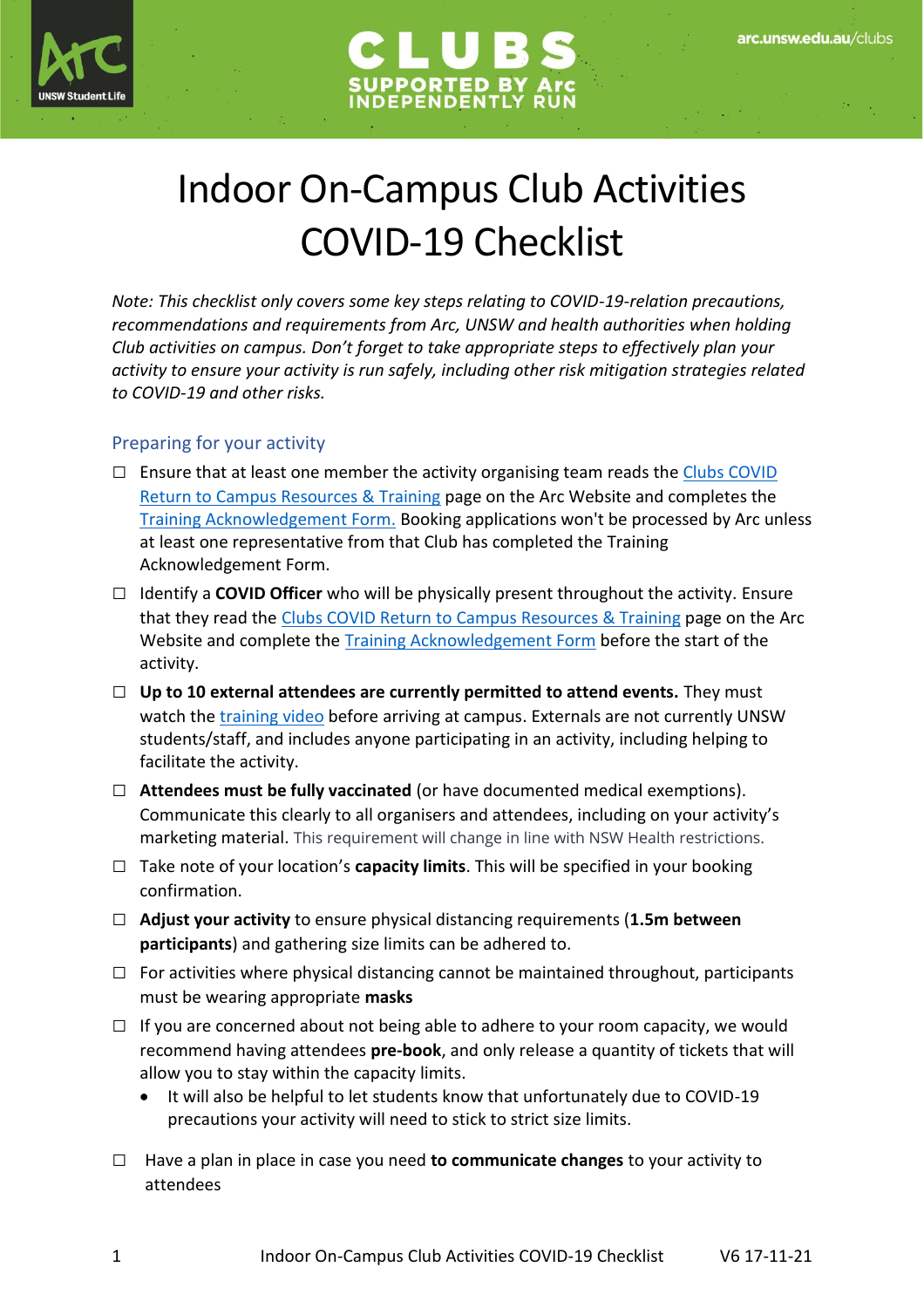

- □ Plan **back-up options** if some of your event organisers are unwell.
- □ Organise for any **food and beverages** provided by organisers to meet current requirements for on-campus activities. If unsure, contact the Arc Clubs team as early as possible.
	- There must be no self-service of food & beverages
	- Organisers cooking or handling food must be wearing a mask and gloves. Anyone else working near uncovered food items should also be wearing masks.
	- Food items should be stored away from the participants (e.g. a table of uncovered food items should be positioned behind the servers, ideally with an additional table between the servers and participants)
	- Food must be handed out as individual portions, i.e. participants must not be sharing the food and utensils they have received
		- o Avoid handing items back and forth between servers and participants. If you are handing someone a second serving, use a fresh plate/napkin rather than reusing their existing one
	- In general food items must still be commercially sourced.
- $\Box$  If you are borrowing resources from Arc (e.g. tables, chairs, speakers), ensure that those collecting the resources have a copy of the email confirming the location booking for the activity. This will need to be shown to Arc Reception.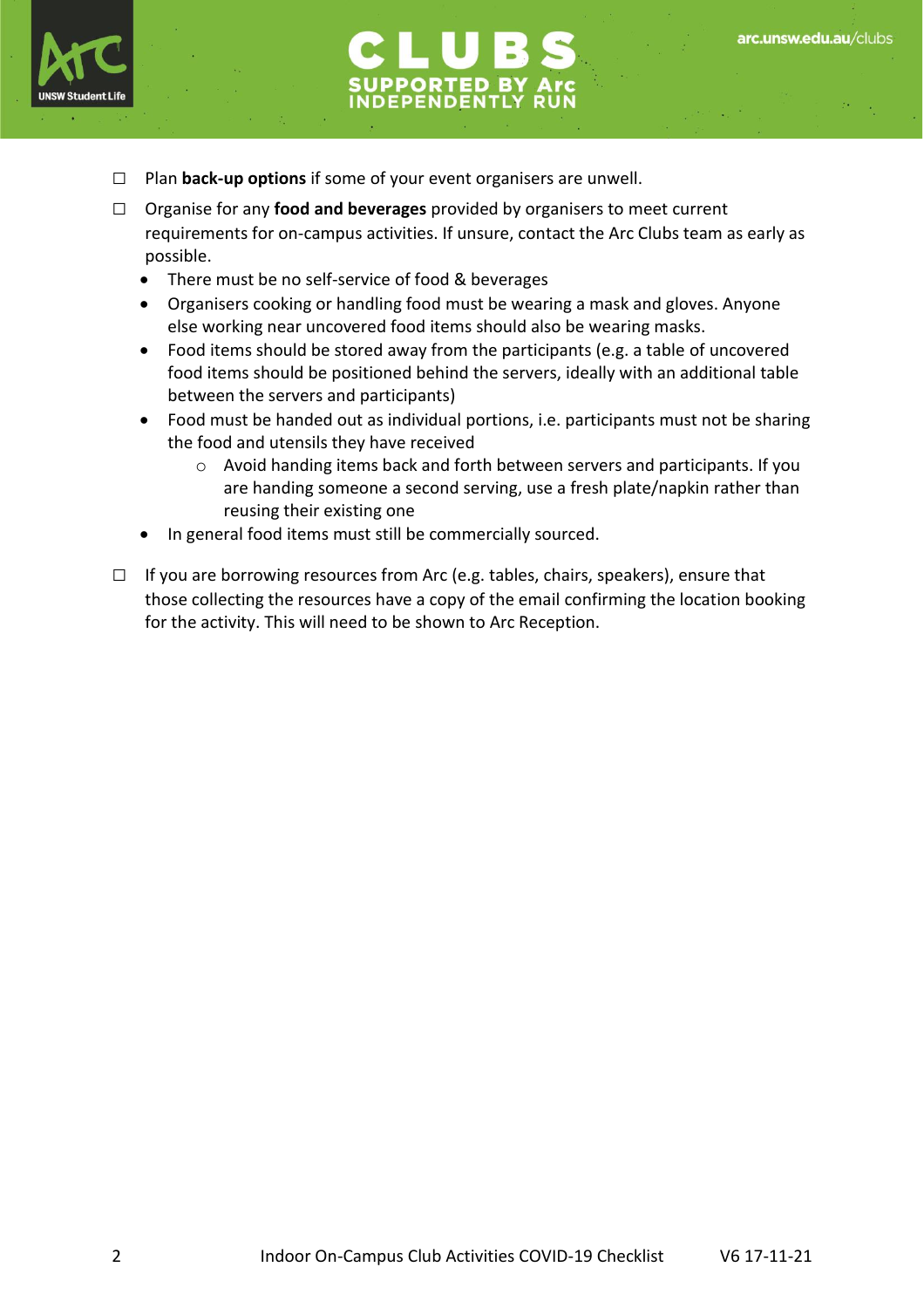



### On the day – COVID Officer Responsibilities

- □ Collect an "Event COVID Officer" badge from Arc Reception if you or your Club don't already have one for the activity.
- □ Open any **windows** to promote airflow, and keep these open throughout your activity
- $\square$  Before they join your activity check that each attendee has signed in via the Service NSW QR Code for the location (there will be signage at the entrance to your venue) - do this by asking them to show you the confirmation screen or the confirmation email on their mobile device.
	- If a participant is unable to scan the QR code or if there is an outage, collect the following details:
		- **Date**
		- **First Name**
		- Last Name
		- Phone number or email
		- Arrival time
		- o Ensure these records are recorded electronically you can enter them directly into the [Visitor Record template,](https://www.nsw.gov.au/sites/default/files/2020-09/COVID-19-record-of-visitors-at-premises-form.pdf) or in an Excel spreadsheet or Word document.
		- o At the end of your event/activity, upload your digital file [here](https://arclimited.formstack.com/forms/covid_record_of_visitors_at_premises) Arc will provide these record to NSW Health in case of a confirmed or suspected COVID-19 case that relates to your event/activity.
- $\square$  Ensure that all attendees show their proof of COVID-19 vaccination (or show their documented medical exemption) before joining your activity (if this is required by NSW Health at the time of your activity).
	- Only the following four forms of evidence of vaccination (or medical exemption) should be accepted:
		- $\circ$  A COVID-19 digital certificate displayed through the Medicare App, Service NSW App or equivalent smartphone wallet.
		- o Printed version of the COVID-19 digital certificate or immunisation history statement.
		- o Successful completion of a Service NSW QR check-in that includes vaccination confirmation.
		- o An email or other document (printed or electronic) from the Department of Home Affairs that confirms they have completed an Australia Travel Declaration and they have been vaccinated against COVID-19 overseas.
- $\square$  Ensure participants use hand sanitiser upon joining the activity (there are hand sanitiser facilities throughout campus).
- $\square$  Ensure gloves are worn by organisers where appropriate, e.g. food handling or when conducting giveaways.